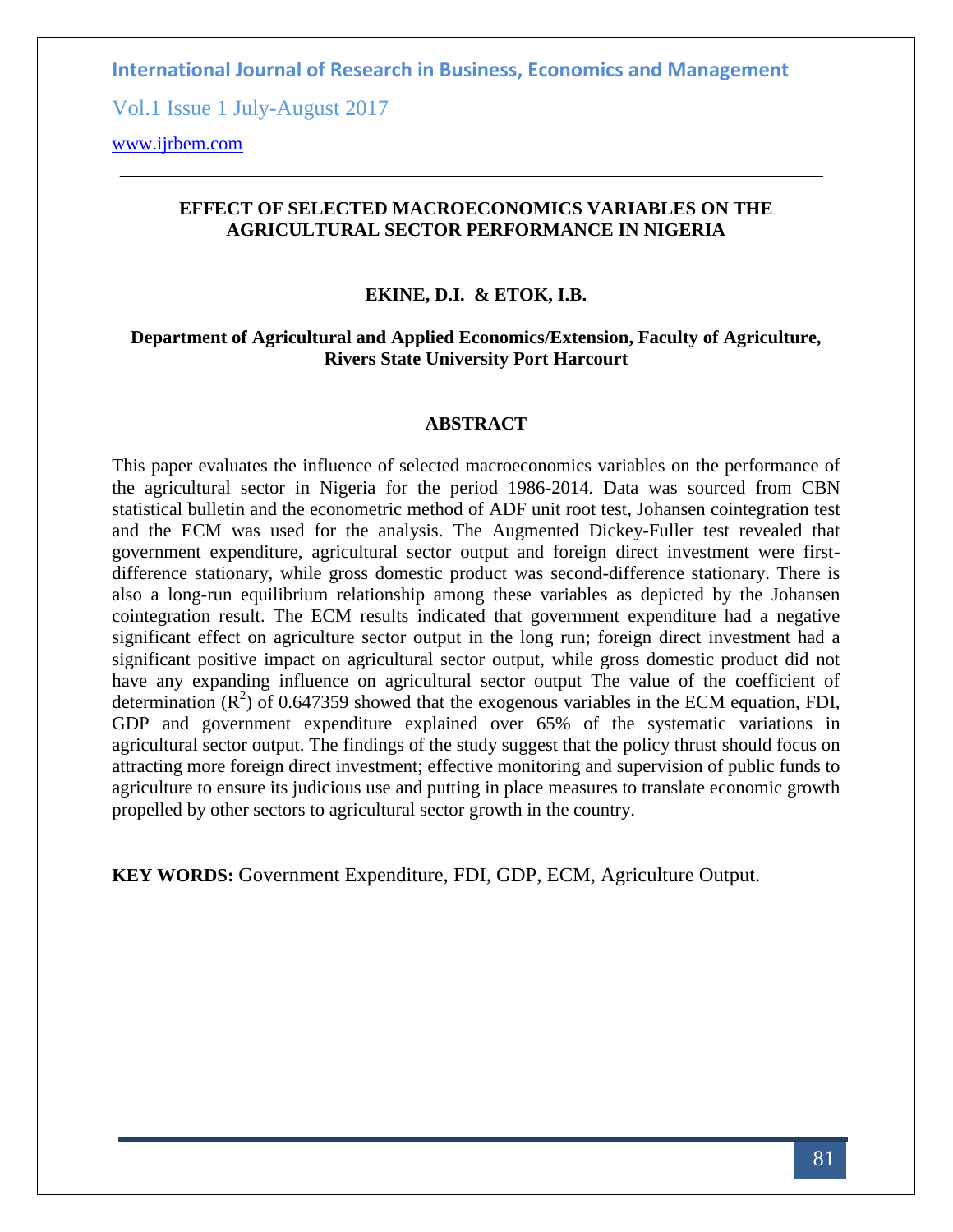Vol.1 Issue 1 July-August 2017

#### [www.ijrbem.com](http://www.ijrbem.com/)

## **1.0 INTRODUCTION**

Agriculture is the engine of growth and development of most nations and is usually believed to be a tool in the advancement of the economic as well as a way out from poverty for most developing countries (Jhingan, 2010). Findings for the economic disparity among nations have been traced to agricultural transformation as a key to economic liberation amongst worsening nations. The development and growth that emanates from the agricultural sector is a function of its relationship with other sectors of the economy. From the above premise, Eyo (2008); Omotor, Orubu and Inoni (2009), surmised that agriculture is the foremost determinant of achieving economic development and that the war against poverty can be lost or won, on the long run, because of it.

In Nigeria, the improvement in agriculture has been moderate despite different agricultural developmental approaches adopted. Different agricultural programs have been planned and executed by the governments to enhance the circumstance since independence in 1960. National Accelerated Food Production Program, River Basins Development Authority, Operation Feed the Nation, Green Revolution, Structural Adjustment Program and others have been introduced. These programs were designed to encourage mechanized large scale farming by the Federal and State government. While Structural Adjustment Programme was implemented to serve as an economic liberation for the country, Agricultural Credit Guarantee Scheme was meant to cater for the financial aspect of agricultural production (Omotor, Orubu and Inoni, 2009). Despite the fact that agriculture is characterized by long gestation periods, land fragmentation/ fractionalization, low yield and low level of inputs as a result of neglect by government due to over-dependence on a mono-sector economy, petroleum, it can still be viewed as an engine that adds to the growing of the overall economy of Nigeria.

Moreover, agricultural output in Nigeria is plagued with several macroeconomics crisis characterized by mass unemployment, persistent inflation rate, stunted growth, balance of payment deficit, chronic budget deficit and death of the cottage industries. The drastic fall in crude oil price to a 13- year low of 27 USD per barrel in 2016, also contributed to this worsening situation. Recently, the agricultural sector in developing nations has recorded profane decrease as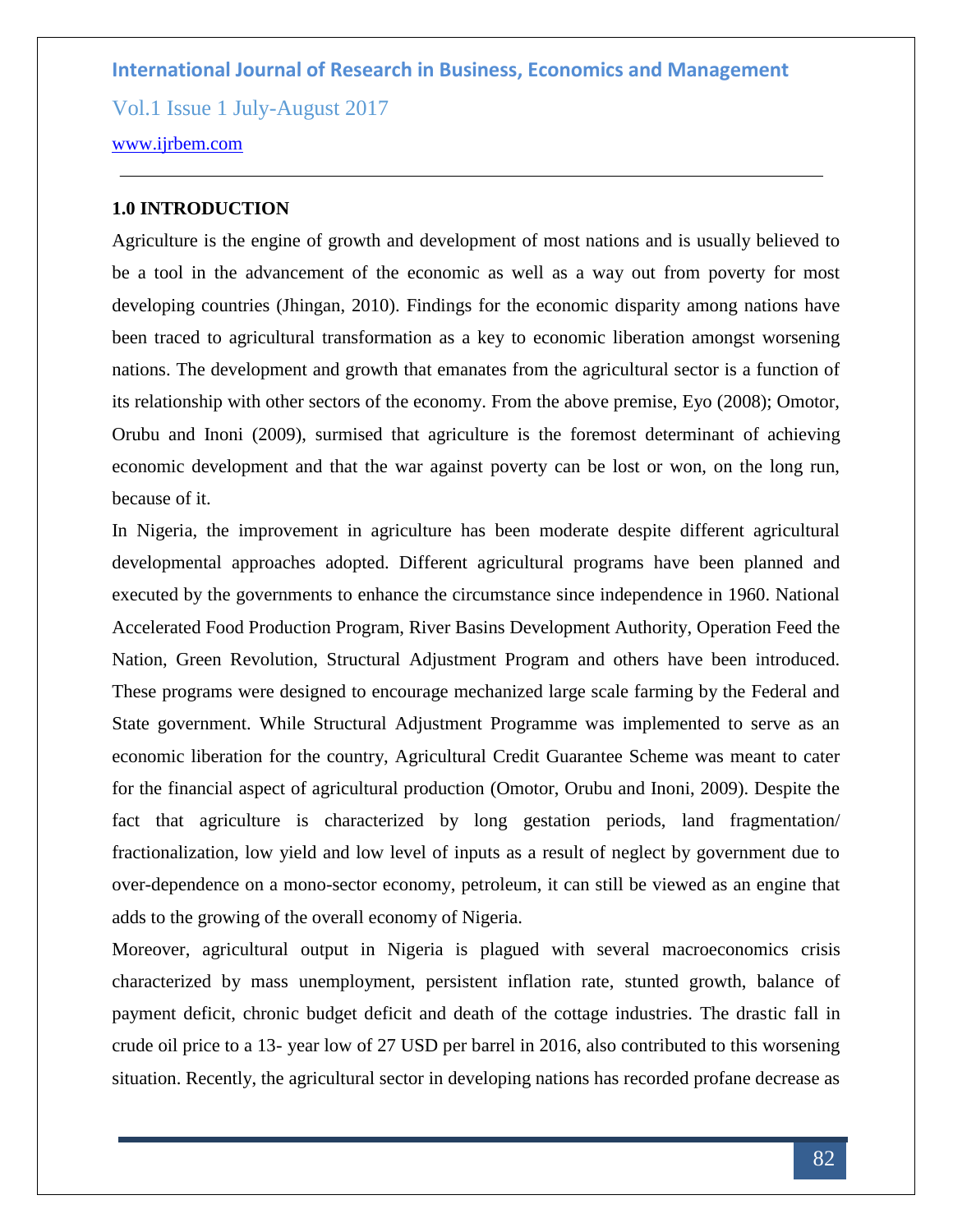Vol.1 Issue 1 July-August 2017

## [www.ijrbem.com](http://www.ijrbem.com/)

far as its involvement to export earnings and local consumption. This perception can be connected with policy inactivity amongst other variables. The Structural Adjustment Programme introduced in the 1980s was an approach aimed at boosting agricultural production. The adoption of SAP to remedy the situation by restructuring and diversifying the prolific base of the economy was its major aim. According to Gbosi (1996), establishing reasonable and sustainable exchange rate for the naira was part of the objectives to be accomplished through the key instruments of SAP which incorporate liberalization and tariff changes.

In spite of all these measures, the slow growth of the agricultural sector have created issues like insufficient food for the populace, inadequate raw materials for the industrial sector and decrease in its exchange earnings. Its growth rate has failed to keep pace with the countries' population growth. This resulted in shortage of food, continuous soaring prices, and mass food importation. Based on this, it is obvious that the Nigerian economy cannot achieve desired sustainable growth rate with this present rate of agricultural output. More so, the serious decline of agricultural output over the years could have been the factor contributing to the high incident of poverty in the rural areas of the country.

The above specified problems of the study necessitated the following research questions; what are the impacts of real Gross Domestic Product, government expenditure and Foreign Direct Investment on agricultural output in Nigeria? It was the answers to the question that provoked this study.

#### **2.0 LITERATURE REVIEW**

## **Theoretical Framework: Neoclassical Growth Model**

This shows that if there were no technological progress, then the effects of diminishing returns would eventually cause economic growth to cease (Aghion and Howitt, 1998).Turning to the issue of convergence/divergence, the model predicts convergence in growth rates on the basis that poor economies will grow faster compared to rich ones. The neoclassical model predicts that countries with low per-capita incomes grow faster than those with high output (y), so that over time per-capita incomes converge.

The neoclassical growth model assumes the Cobb-Douglas production function that, in its intensive form, is expressed as:  $y = Ak^{\alpha}$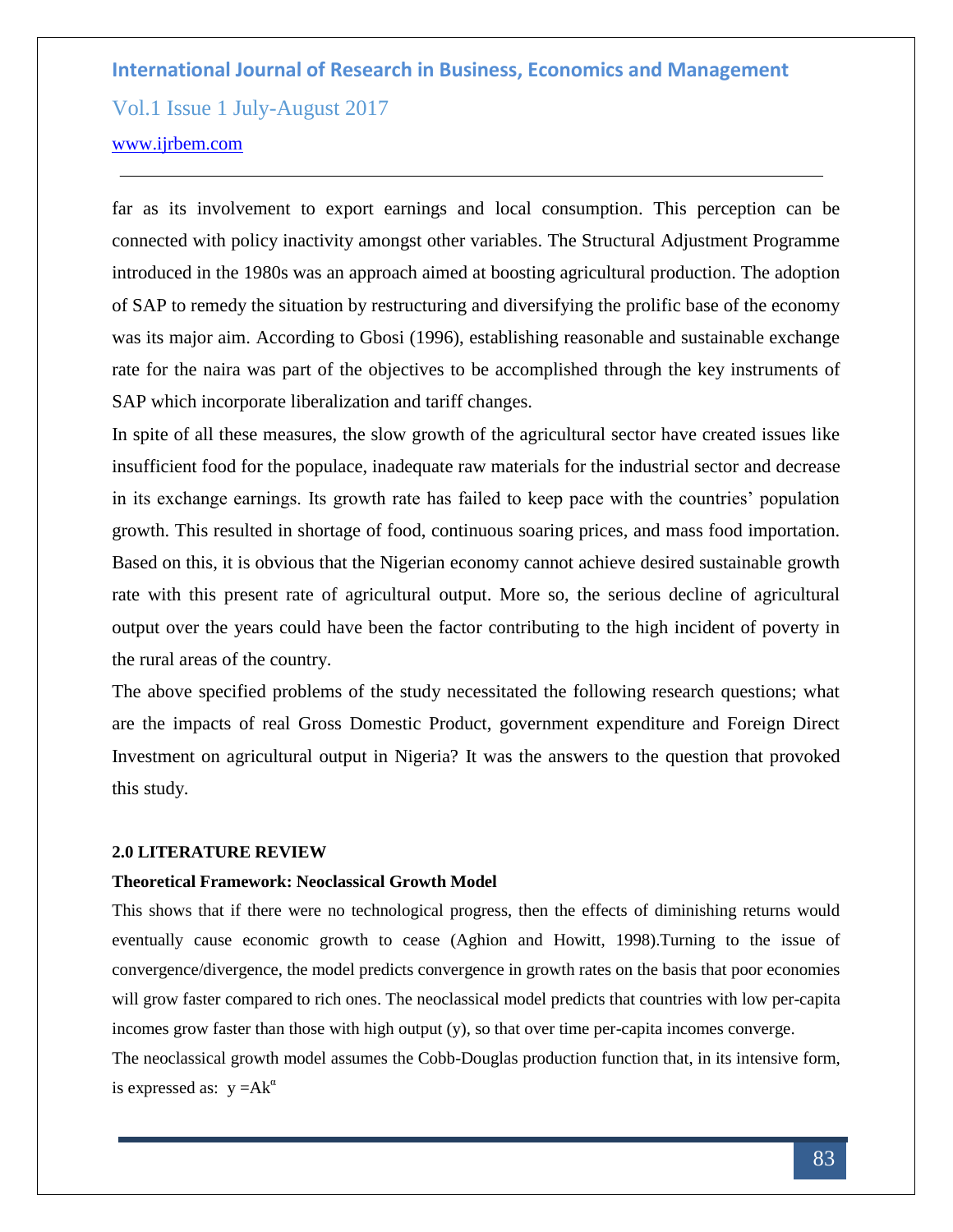Vol.1 Issue 1 July-August 2017

#### [www.ijrbem.com](http://www.ijrbem.com/)

where; y and k are the output-labour ratio and the capital-labour ratio respectively,  $\alpha$  is the capital elasticity of output, and A is the total factor productivity (TFP) representing technological capacity of the productive system. Under the model, 'A' grows either as a purely exogenous process or through exogenous technical innovations which are embodied in capital goods (Solow, 1956). Diminishing returns to capital, combined with assumptions of constant savings rate and constant growth of labour, generate a steady state growth rate depending only on the rate of exogenous technical progress.

#### **Empirical Literature**

Empirical works of scholars on selected macroeconomic variables on the agricultural sector performance abounds in both developed and developing countries. Such work include; Ewubare and Eyitope (2015) who in their study examined the effects of government spending on the agricultural sector in Nigeria. The OLS regressions, the Johansson co-integration techniques and the Error Correction Model were used for the analysis. Having established the stationarity and long run equilibrium relationship, the ECM results showed that the  $R^2$  is 95% and the coefficient of the ECM appeared with negative sign and statistically significant. The explanatory variable, government spending is positive and statistically significant. Based on the findings, the study recommended for an increased funding of the agricultural sector in Nigeria.

In a similar study, Uger(2013) used a Simple regression with the view of analyzing the data which indicated the effect of agricultural expenditure on production and its output from 1991 to 2010. The  $R^2$  was 1% indicating a weak relationship between the variables as a result of inadequate funding. However he proposed that government should reinforce its budgetary allocations to the agricultural sector, ensure proper release of funds, monitor agricultural inputs distribution to farmers and create commodity markets.

On FDI and the agricultural sector, Iddrisu, Immaurana and Halidu (2015) concentrated the effect of FDI on the improvement of the Agricultural sector in Nigeria utilizing time arrangement information covering the period 1981 and 2012 and utilizing the OLSestimation strategy. It was discovers that FDI affect farming. The OLS likewise discovers precariousness of the political condition to conversely influence the farming division.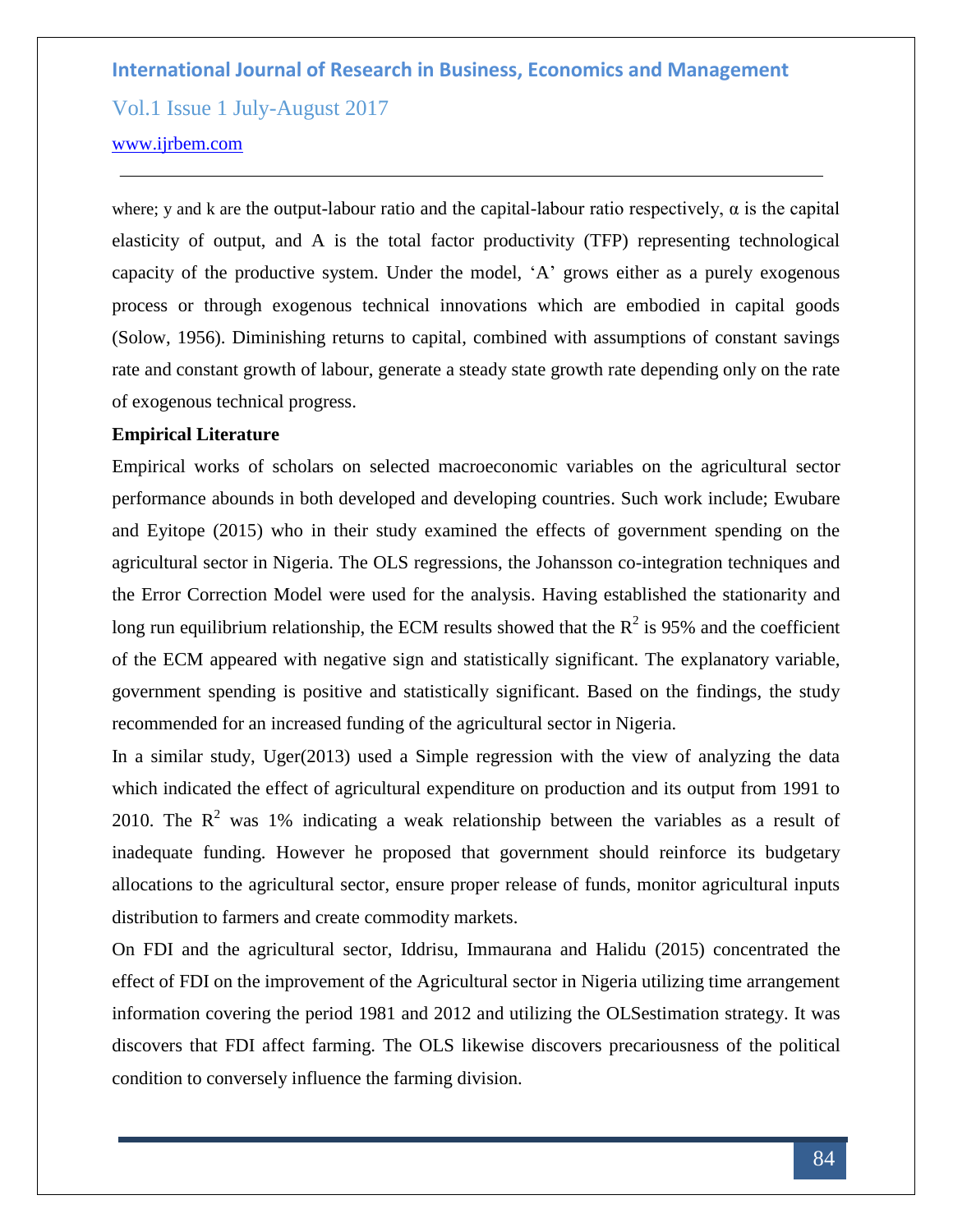Vol.1 Issue 1 July-August 2017

#### [www.ijrbem.com](http://www.ijrbem.com/)

An Empirical Analysis of the Relationship between Foreign Direct Investment and the agricultural sector of Nigeria was conducted by Adetunji (2013). This study sought to investigate the prevalent gap in empirical analysis of FDIAgricultural sector relationship in Nigeria by using VAR method from 1980-2007. The results showed that the current value of FDI would not significantly affect agricultural output but impact positively on labor.

Utilizing time series data, Lawal (2011) endeavored to confirm the measure of government spending on agriculture in the thirty-year time frame of 1979 – 2007. Huge factual proof gotten from the examination shows that administrationspending does not take after a standard example and that the agriculture altogether adds to the development of the GDP is in direct association with government funding to the sector.

## **3.0 METHODOLOGY**

This study employed principally secondary data obtained from the Central Bank of Nigeria statistical bulletin and the Federal Bureau of Statistics. In this study, data on government expenditure on the agricultural sector output and foreign direct investment in agriculture was obtained for the periods of 1986 to 2014 and used as indicators of the macroeconomic environment.

## **3.1 Model Specification**

The model postulates that agricultural output(AGO) is a function of the macroeconomic variables, namely; real Gross Domestic Product(GDP), government expenditure (GTE) and Foreign Direct Investment in agriculture(FDI).

Consequently, **AGO= f (GDP, GTE, FDI) ………… (3.1)**

The implicit form of the model was given as;

# $AGO = b_0 + b_1GDP + b_2GTE + b_3FDI + e$  ……….. (3.2)

Where; AGO = Agricultural Sector Output in Million Naira, GTE = Government Expenditure in Million Naira, FDI = Foreign Direct Investment in Million Naira, GDP = Gross Domestic Product Million Naira,  $b_0$  = intercept,  $b_1 = b_3$  coefficients, e = Stochastic Disturbance Term *Apriori* expectations;  $b_1 > 0$ ,  $b_2 > 0$ ,  $b_3 > 0$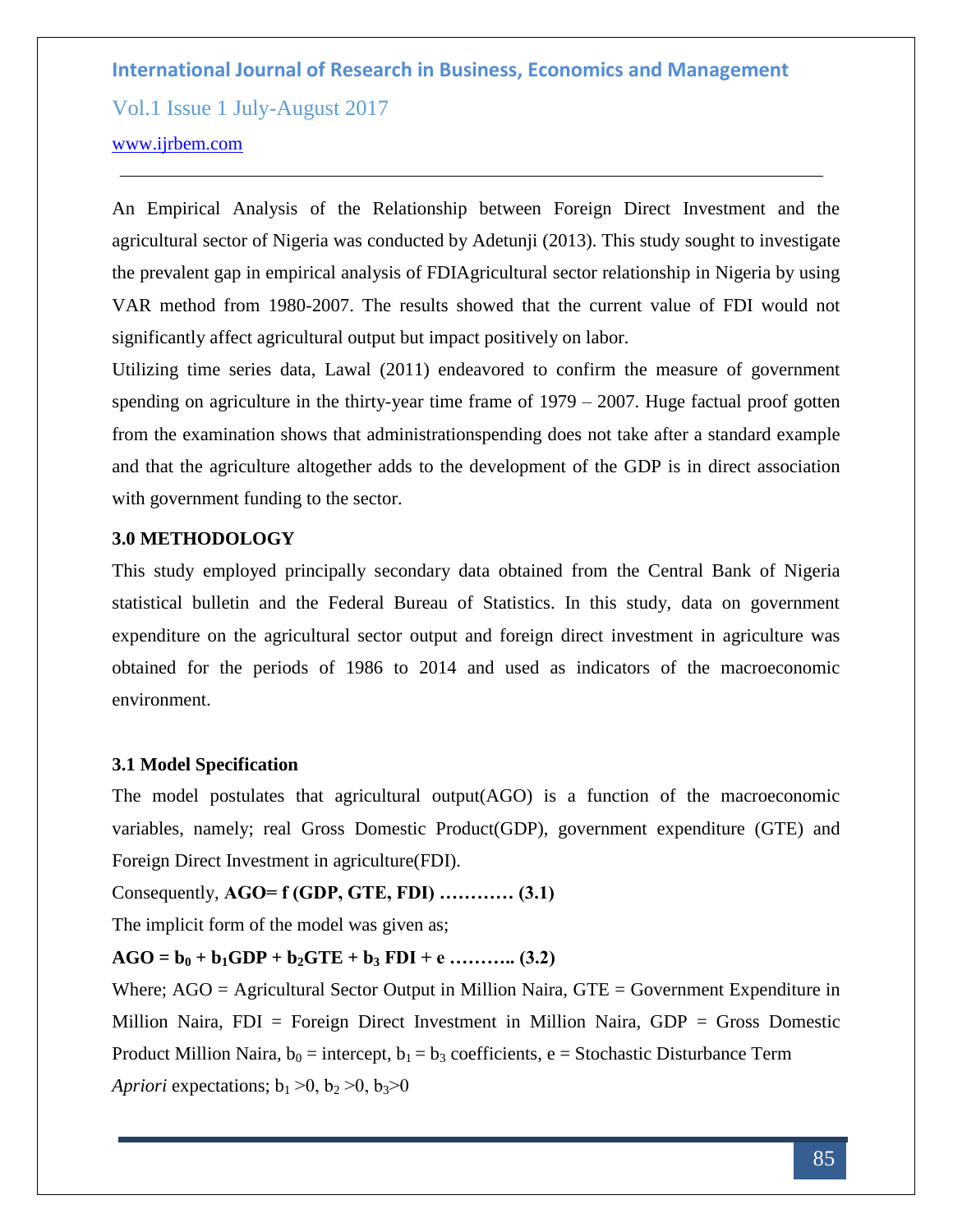Vol.1 Issue 1 July-August 2017

## [www.ijrbem.com](http://www.ijrbem.com/)

The natural log of equation (3.2) then gives;

# **3.2 Technique of Data Analysis**

# **3.2.1 The Unit Root Tests**

Using time series data in econometric analysis of this nature requires, first of all, that we test for the stationarity properties of the variables. We employed both the Augmented Dickey-Fuller (ADF) tests for unit root. The ADF approach to unit root takes the equation below:

$$
\Delta Y_t = \beta_1 + \delta Y_{t-1} + \sum_{i=1}^{m} \alpha_i \Delta Y_{t-i} + \epsilon_t
$$

Null hypothesis,  $H_0$ :  $\delta$  = 0 (implying that the series are not stationary) Alternative hypothesis  $H_1$ :  $\delta$ < 0 (implying that the series are stationary).

#### **3.2.2 Cointegration Test**

The system approach developed by Johansen and Juselius (1990) to test for cointegration among the variables would be utilized. The tests for cointegration will permit the gauging the adequacy for specifying the long-run value of the dependent variables. Johansen and Juselius (1990) propose two tests with differing assumptions about the alternative hypothesis. They are the Trace statistic which tests the restriction  $r \leq q$  (q <n) against the completely unrestricted model  $r \leq n$  and the maximum Eigen value statistic which makes the alternative more precise by specifying that only one additional cointegrating vector exists ( $r \leq q + 1$ )

The log- likelihood ratio test statistics are formed thus:

Trace =  $-T \Sigma \ln (1 - \Lambda ; )$ 

 $\Lambda$ max = -T ln (1- $\Lambda$  q+ $\iota$ )

The trace statistic and the Maximum Eigen value statistic will be used to determine whether the variables in our model are cointegrated.

#### **3.2.3 Error Correction Model**

As the variables are cointegrated, the Error Correction Model as stipulated below was run;

**D**  $(AGO) = b_0 + b_1 * D$   $(GDP) + b_2 * D$   $(GTE) + b_3 * D$   $(FDI) + b_4 ECM + U_{t-1}$  **……..** (3.2.3.1) Where; AGO, GDP, GTE, FDI are the first differenced variables,  $b_0$  is the intercept.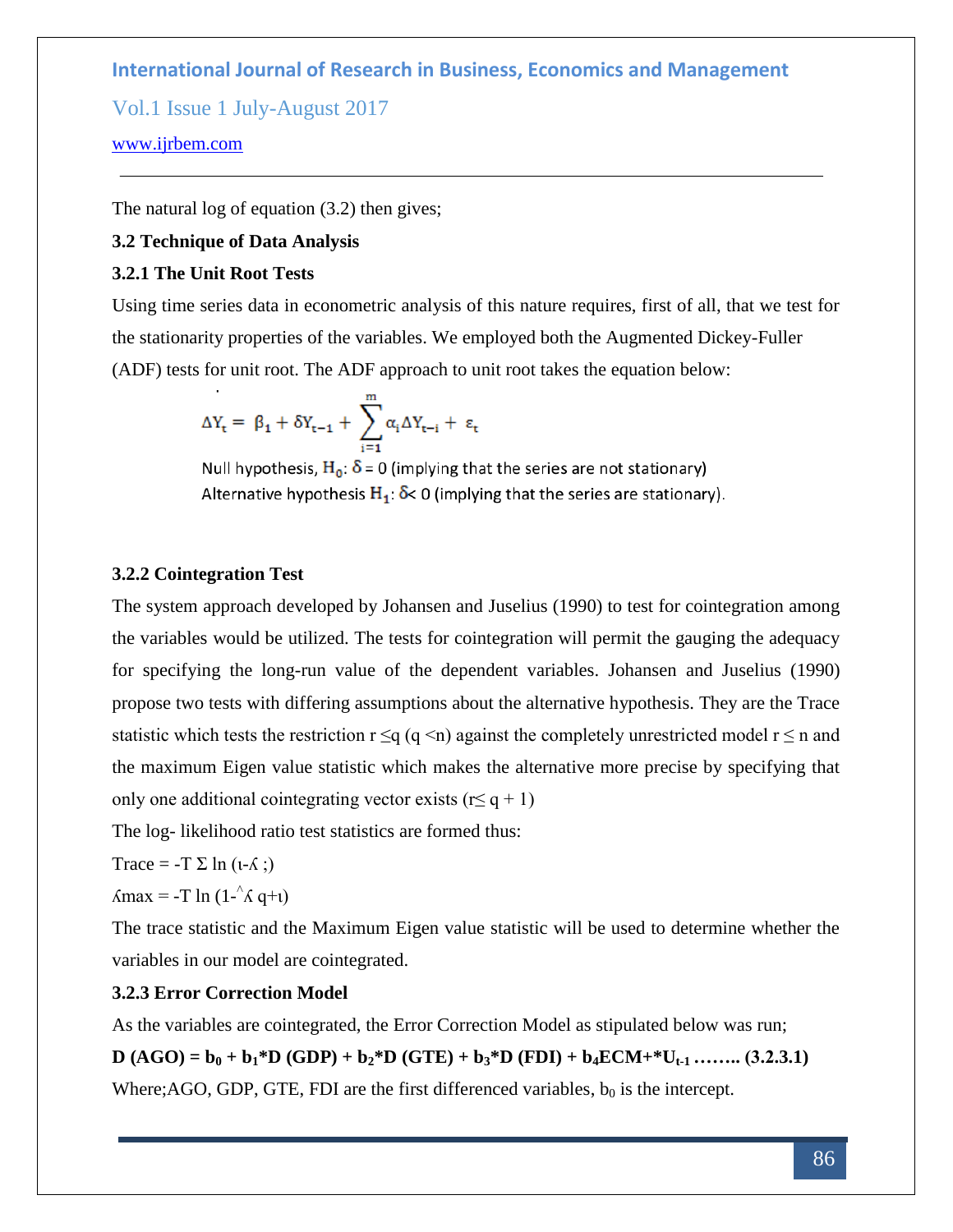Vol.1 Issue 1 July-August 2017

## [www.ijrbem.com](http://www.ijrbem.com/)

 $b_1-b_4$  are the short run coefficients,  $U_{t-1}$  is the one period lag residual of model 3.4.3.1 (error term) or equilibrium error term of one period lag. Thus, the sign of error correction term should be negative after estimation and significant. The coefficient of the ECM showed at what rate it corrects the previous period disequilibrium in the system.

# **4.0 RESULTS AND DISCUSSIONS**

| Variable   | <b>ADF</b> Statistic | Critical Value | Probability | Level        | Order<br>ot |
|------------|----------------------|----------------|-------------|--------------|-------------|
|            |                      |                |             | Significance | Integration |
| <b>AGO</b> | $-2.810462$          | $-1.953858$    | 0.0068      |              | 1(0)        |
| <b>FDI</b> | $-6.912019$          | $-2.976263$    | 0.0000      |              | 1(0)        |
| <b>GTE</b> | $-3.028355$          | $-2.986255$    | 0.0459      |              | 1(0)        |
| <b>GDP</b> | 2,225076             | $-1.959071$    | 0.9887      |              | 2(0)        |

#### **Table 4.1Result of Unit Root Test**

*NB: AGO = Index of Agricultural Sector, GTE = Government Expenditure in Naira, FDI = Foreign Direct Investment in Naira and GDP = Gross Domestic Product*

## **Source: Authors' Computation from E-View 8**

The test of stationarity via the Augmented Dickey Fuller shows that at various significant levels (1%, 5% and 10%) both the dependent and the independent variables were found to be stationary. Thus, FDI, Government Expenditure and agricultural output were found to be stationary at first difference. But GDP was found to be stationary at second difference.

## **Table 4.2:Results of Johansen co-integration Test**

| HYPOTHESIZED NO.                          | EIGEN VALUE | <b>TRACE STATISTIC</b> | <b>PROBABILITY</b> |
|-------------------------------------------|-------------|------------------------|--------------------|
| OFCE(S)                                   |             |                        |                    |
| None                                      | 0.761598    | 76.69844               | 0.0000             |
| At most 1                                 | 0.589614    | 37.98588               | 0.0046             |
| At most 2                                 | 0.369405    | 13.93813               | 0.0847             |
| At most 3                                 | 0.053643    | 1.488650               | 0.2224             |
| <b>Author's Computation from E-View 8</b> |             |                        |                    |

Table 4.2 reports the results of the Johansen cointegration tests. The Trace test indicates 2 cointegrating equations at the 0.05 level. The tests reject the null hypothesis of no co-integration, that is, no long-run relationship between the dependent and the independent variables in favour of at least one, co-integrating vector. This implies that a long-run relationship exist among the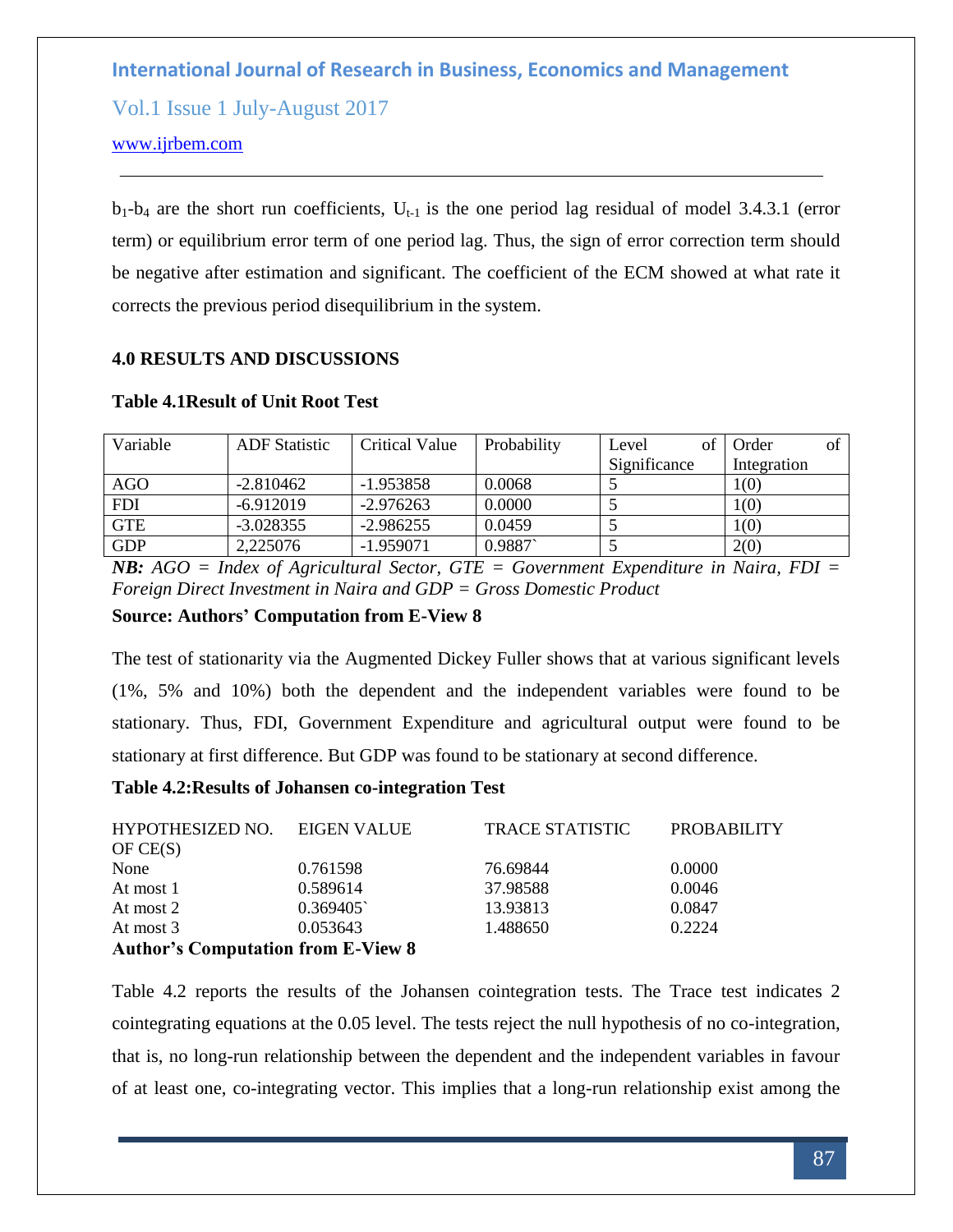Vol.1 Issue 1 July-August 2017

## [www.ijrbem.com](http://www.ijrbem.com/)

dependent and independent variables. This implies that the explanatory variables can adequately capture all the changes in the agricultural output over the time of study.

| <b>Variable</b>                                                                                         | <b>Coefficient</b> | <b>Std. Error</b> | t-statistic | <b>Probability</b> |  |  |
|---------------------------------------------------------------------------------------------------------|--------------------|-------------------|-------------|--------------------|--|--|
| C                                                                                                       | 362.4309           | 4963.218          | 0.073022    | 0.0094             |  |  |
| $D(GDP(-1,2))$                                                                                          | 0.485602           | 0.778099          | 0.624088    | 0.5426             |  |  |
| $D(GTE(-1),2)$                                                                                          | $-3.14378$         | 15.74019          | $-0.644451$ | 0.0397             |  |  |
| $D(FDI(-1),2)$                                                                                          | 1.64E-06           | 1.30E-05          | 0.126217    | 0.0414             |  |  |
| $ECM(-1)$                                                                                               | $-0.741978$        | 0.26637           | $-2.785534$ | 0.0052             |  |  |
| $\overline{R^2}$ = 0.647359; Adjusted $R^2$ = 0.541825; DW = 2.582: F-stat=8.3732:Prob(f-stat) = 0.0000 |                    |                   |             |                    |  |  |

**Table 4.3: Result of the Parsimonious ECM for Agricultural Output Model** 

*NB: AGO = Index of Agricultural Sector, GTE = Government Expenditure in Naira, FDI = Foreign Direct Investment in Naira and GDP = Gross Domestic Product*

# **Source: Authors' Computation from E-View 8**

The results in the parsimonious model (Table 4.5) showed that GTE has a significant negative relationship with AGO contrary to our apriori expectation. A unit increase in GTE leads to 3.14378units decrease in AGO. This finding suggests that public funds have not been actually judiciously spent on the agricultural sector to bring about output growth in the sector.

FDI has a significant positive impact on AGO. A unit increase in FDI consequently leads to 1.62 units increase in AGO. The result of FDI conforms to our apriori expectation. However,GDP has a positive insignificant influence on AGO. It implied that GDP does not play any significant role in determining the level of agricultural output in Nigeria.

The value of the coefficient of determination  $(R^2)$  of 0.647359shows that the exogenous variables in the ECM equation, FDI, GDP and GTE explains over 65% of the systematic variations in AGO while the remaining 35% variations in AGO are caused by factors outside the model captured in the stochastic term  $(\mu)$ . Taking into consideration the degree of freedom, the Adjusted  $R^2$ dips down a little to 0.541825. This confirms the goodness of fit of the model. Furthermore, the f-statistical value (8.373218) was highly statistically significant at the 5% level going by its probability value of 0.000874.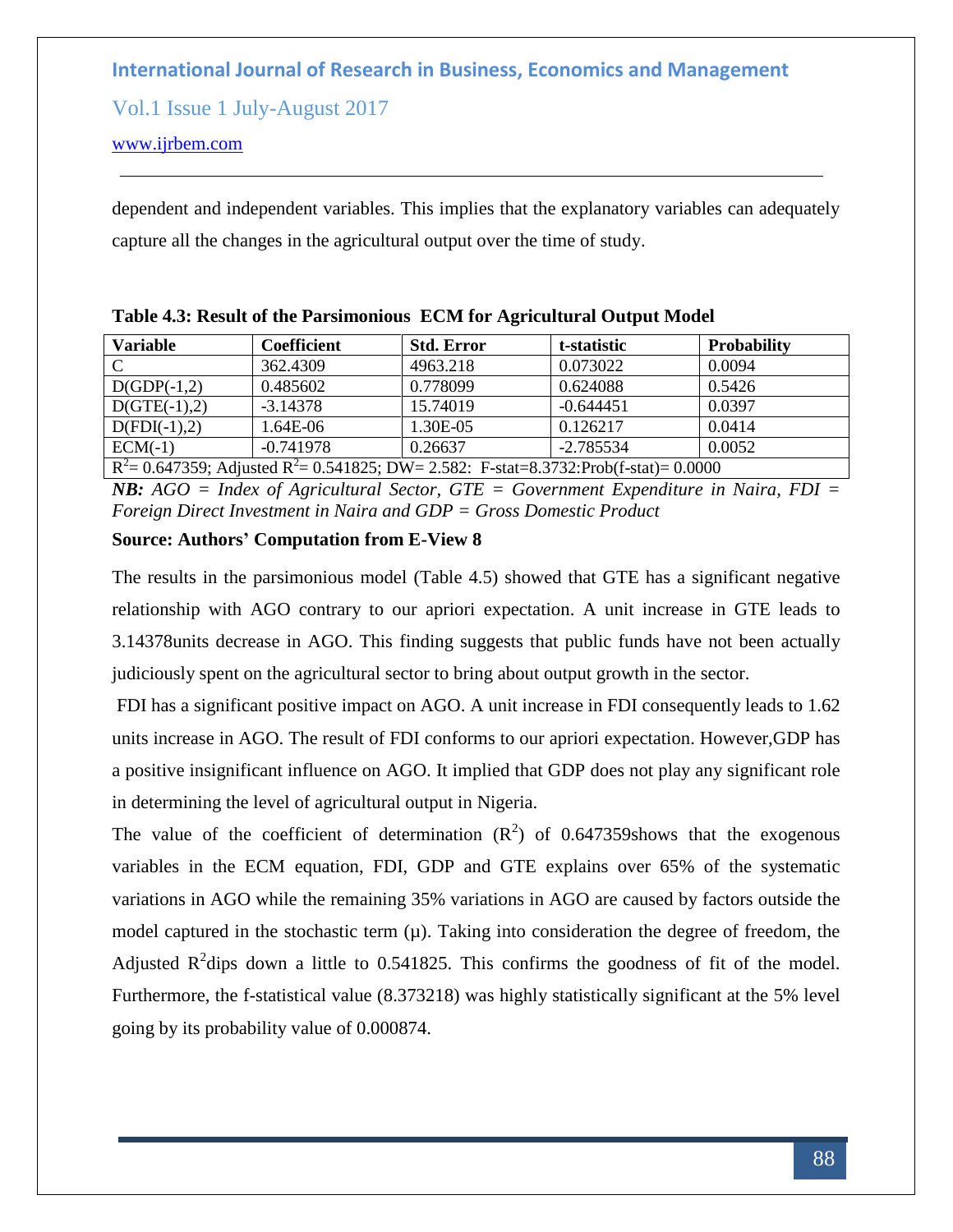Vol.1 Issue 1 July-August 2017

# [www.ijrbem.com](http://www.ijrbem.com/)

## **5.0 CONCLUSION AND RECOMMENDATIONS**

This study evaluated the influence of selected macroeconomic variables on the performance of the agricultural sector in Nigeria for the period 1986-2014. Based on the findings from the ECM analysis, it was concluded that government expenditure does not have an expanding role in the agricultural sector output contrary to apriori expectations. This could be as a result of allocated fund not used for the intended purpose. Also, gross domestic product did not have any significant effect on the output in the agricultural sector; which could be attributable to the absence of a backward linkage between agricultural and economic growth.However, the study concluded that there was a significant positive impact on agricultural sector output by foreign direct investment.

Based on these findings, it is recommend that government should create a more conducive environment in terms of policy formulation and infrastructural development to help attract to the agricultural sector more foreigndirect investment. Also, there should be effective monitoring and supervision of government funds allocated to the agricultural sector to ensure that such funds are judiciously utilized for the intended purpose.

## **REFERENCES**

Adetunji, D. A. (2013). An Empirical Analysis of the Relationship between Foreign Direct Investment and the Agricultural Sector of Nigeria. A Thesis submitted to the College of Economics and Management Huazhong Agricultural University Wuhan China.

Aghion, P. and Howitt, P. (1998). Endogenous Growth Theory. Cambridge, MA. MIT Press.

Central Bank of Nigeria (2015): *Statistical Bulletin Central Bank of Nigeria. 2015.*

- Engle and Granger, C. (1987). Co-integration and Error Correction: Representation, Estimation and Testing, Econometrica, 55:251-276
- Eyo, E. O. (2008). Macroeconomic Environment and Agricultural Sector Growth in Nigeria. *World Journal of Agricultural Sciences*, 4(6), 781-786.
- Ewubare, D, B, Eyitope, J.A. (2015). The Effects of Public Expenditure on Agricultural Production Output in Nigeria. *Journal of Res in Hum & Soc Science* .11(3), 07-23.